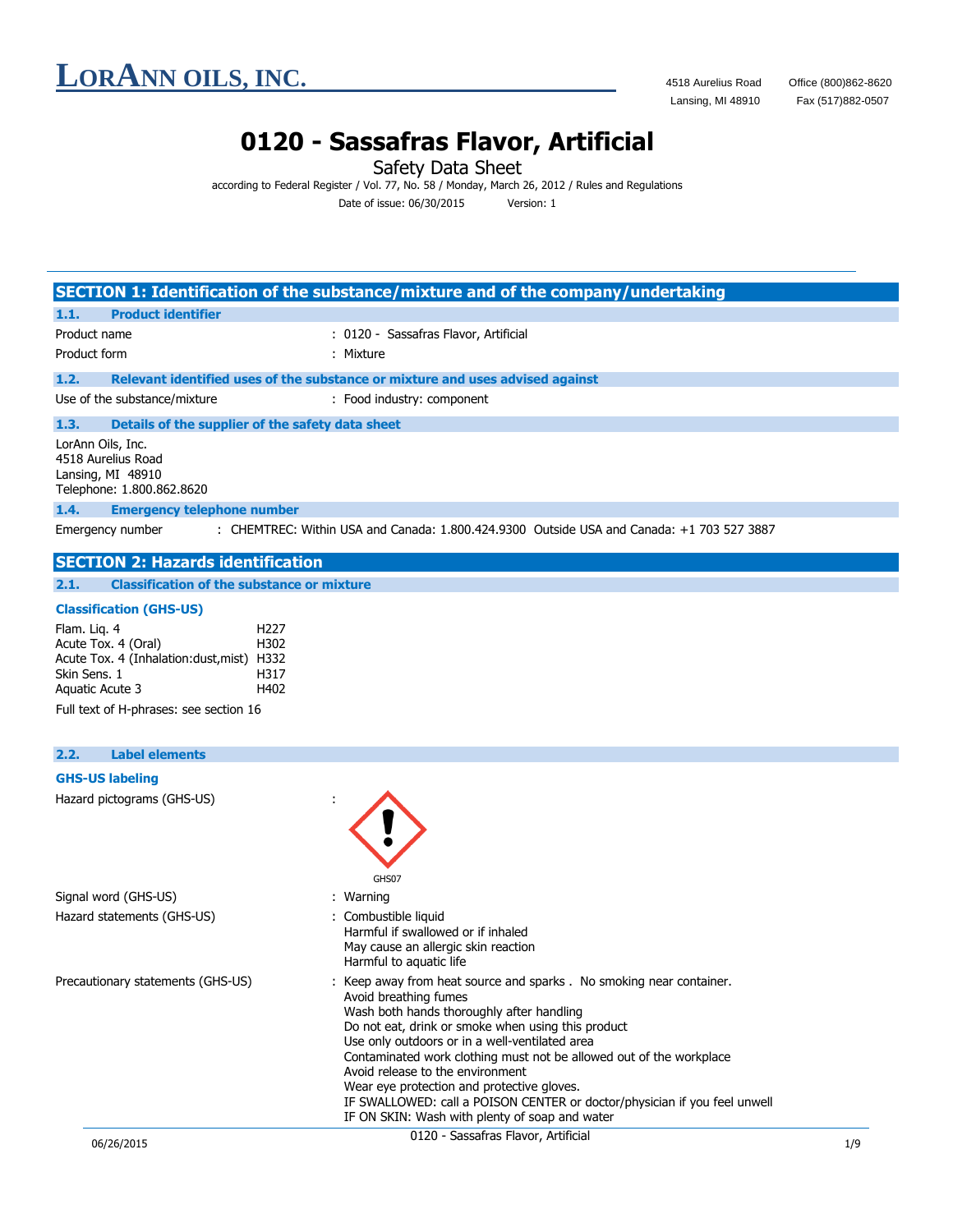If inhaled: Remove person to fresh air and keep comfortable for breathing Call a doctor if you feel unwell Specific treatment (see Safety Data Sheet) If swallowed, rinse mouth If skin irritation or rash occurs: Get medical advice/attention Take off contaminated clothing and wash it before reuse In case of fire: Use ABC-powder to extinguish Store in a well-ventilated place. Keep cool Dispose of contents/container to an approved waste disposal plant

#### **2.3. Other hazards**

#### No additional information available

**2.4. Unknown acute toxicity (GHS-US)**

#### Not applicable

#### **SECTION 3: Composition/information on ingredients**

#### **3.1. Substance**

#### Not applicable

**3.2. Mixture**

| <b>Name</b>                          | $\frac{0}{0}$   | <b>Classification (GHS-US)</b>                                                                                                         |
|--------------------------------------|-----------------|----------------------------------------------------------------------------------------------------------------------------------------|
| Proprietary Flavor Ingredient - P173 | $57.13 - 68.81$ | Acute Tox. 4 (Oral), H302<br>Aquatic Acute 3, H402                                                                                     |
| Proprietary Flavor Ingredient - P106 | 26.64 - 32.09   | Acute Tox. 4 (Oral), H302<br>Acute Tox. 4 (Inhalation:dust, mist), H332<br>Aquatic Acute 2, H401                                       |
| Proprietary Flavor Ingredient - 1075 | $0.18 - 0.21$   | Flam. Lig. 3, H226<br>Skin Irrit. 2, H315<br>Eye Irrit. 2A, H319<br>Skin Sens. 1, H317<br>Asp. Tox. 1, H304<br>Aquatic Chronic 1, H410 |
| Proprietary Flavor Ingredient - 1074 | $0.13 - 0.16$   | Flam. Lig. 4, H227<br>Asp. Tox. 1, H304<br>Aquatic Acute 2, H401<br>Aquatic Chronic 3, H412                                            |

**\***The specific chemical identities of the ingredients in this mixture, as well as, exact concentrations of any hazardous ingredients stated above, are considered trade secrets. This information is withheld in accordance with the provisions of 1910.1200 of the Code of Federal Regulations.

Full text of H-phrases: see section 16

| <b>SECTION 4: First aid measures</b>             |                                                                                                                                                                                                                                                                                                                      |  |  |  |
|--------------------------------------------------|----------------------------------------------------------------------------------------------------------------------------------------------------------------------------------------------------------------------------------------------------------------------------------------------------------------------|--|--|--|
| <b>Description of first aid measures</b><br>4.1. |                                                                                                                                                                                                                                                                                                                      |  |  |  |
| First-aid measures general                       | : Never give anything by mouth to an unconscious person. If you feel unwell, seek medical<br>advice (show the label where possible).                                                                                                                                                                                 |  |  |  |
| First-aid measures after inhalation              | : Allow victim to breathe fresh air. Allow the victim to rest. Remove victim to fresh air and keep<br>at rest in a position comfortable for breathing. Call a POISON CENTER or doctor/physician if<br>you feel unwell.                                                                                               |  |  |  |
| First-aid measures after skin contact            | : Remove affected clothing and wash all exposed skin area with mild soap and water, followed<br>by warm water rinse. Wash with plenty of soap and water. If skin irritation or rash occurs: Get<br>medical advice/attention. Specific treatment (see Safety Data Sheet). Wash contaminated<br>clothing before reuse. |  |  |  |
| First-aid measures after eye contact             | : Rinse immediately with plenty of water. Obtain medical attention if pain, blinking or redness<br>persist.                                                                                                                                                                                                          |  |  |  |
| First-aid measures after ingestion               | : If swallowed, rinse mouth. Do NOT induce vomiting. Obtain emergency medical attention. Call<br>a POISON CENTER or doctor/physician if you feel unwell.                                                                                                                                                             |  |  |  |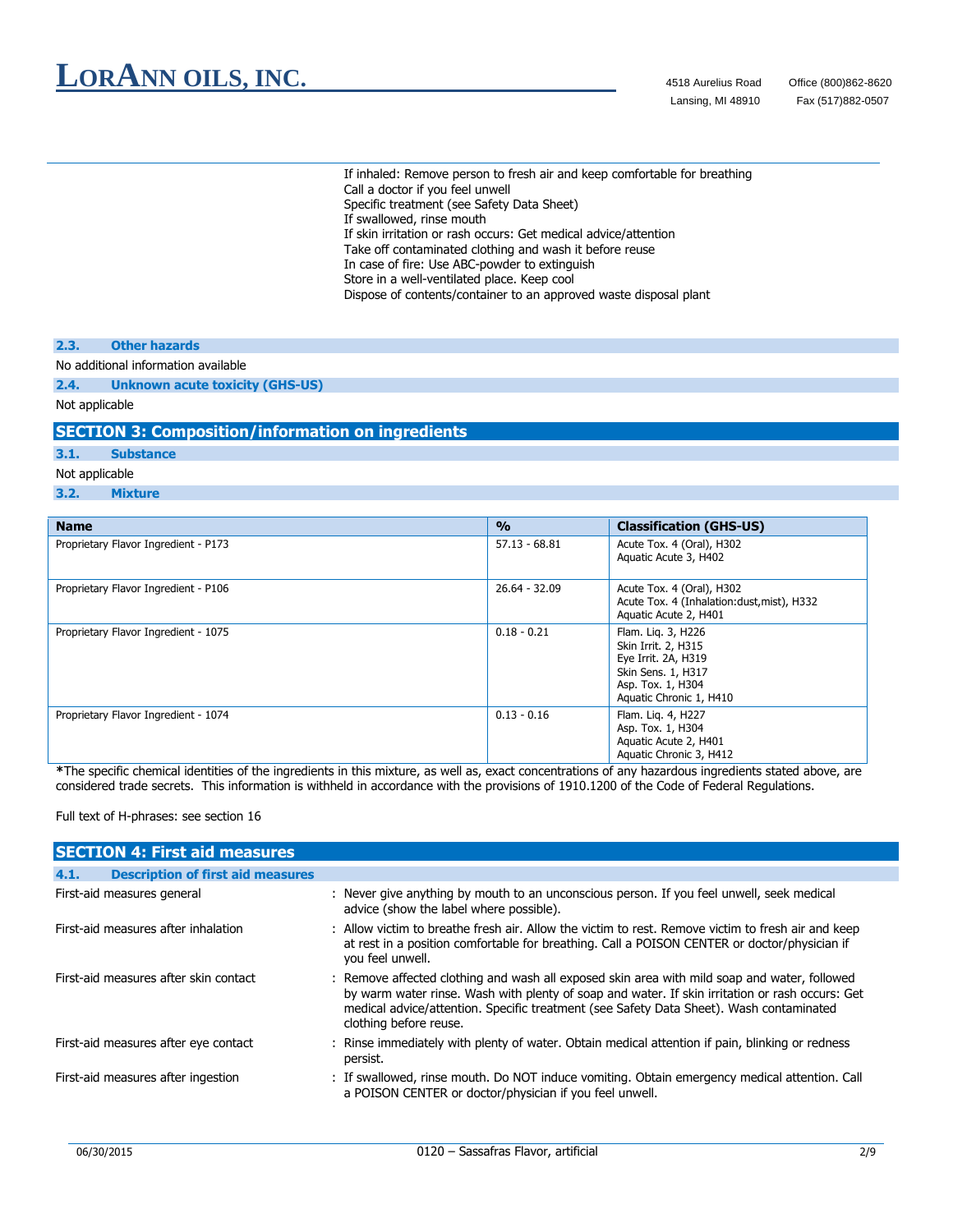| 4.2.<br>Most important symptoms and effects, both acute and delayed         |                                                                                                                                                                                                                                                                                                             |
|-----------------------------------------------------------------------------|-------------------------------------------------------------------------------------------------------------------------------------------------------------------------------------------------------------------------------------------------------------------------------------------------------------|
| Symptoms/injuries after inhalation                                          | : Danger of serious damage to health by prolonged exposure through inhalation. May cause an<br>allergic skin reaction.                                                                                                                                                                                      |
| Symptoms/injuries after ingestion                                           | : Swallowing a small quantity of this material will result in serious health hazard.                                                                                                                                                                                                                        |
| 4.3.                                                                        | Indication of any immediate medical attention and special treatment needed                                                                                                                                                                                                                                  |
| No additional information available                                         |                                                                                                                                                                                                                                                                                                             |
| <b>SECTION 5: Firefighting measures</b>                                     |                                                                                                                                                                                                                                                                                                             |
| 5.1.<br><b>Extinguishing media</b>                                          |                                                                                                                                                                                                                                                                                                             |
| Suitable extinguishing media                                                | : Foam. Dry powder. Carbon dioxide. Water spray. Sand.                                                                                                                                                                                                                                                      |
| Unsuitable extinguishing media                                              | : Do not use a heavy water stream.                                                                                                                                                                                                                                                                          |
| 5.2.<br>Special hazards arising from the substance or mixture               |                                                                                                                                                                                                                                                                                                             |
| Fire hazard                                                                 | : Combustible liquid.                                                                                                                                                                                                                                                                                       |
| Explosion hazard                                                            | : May form flammable/explosive vapor-air mixture.                                                                                                                                                                                                                                                           |
|                                                                             |                                                                                                                                                                                                                                                                                                             |
| 5.3.<br><b>Advice for firefighters</b>                                      |                                                                                                                                                                                                                                                                                                             |
| Firefighting instructions                                                   | : Use water spray or fog for cooling exposed containers. Exercise caution when fighting any<br>chemical fire. Prevent fire-fighting water from entering environment.                                                                                                                                        |
| Protection during firefighting                                              | : Do not enter fire area without proper protective equipment, including respiratory protection.                                                                                                                                                                                                             |
|                                                                             |                                                                                                                                                                                                                                                                                                             |
| <b>SECTION 6: Accidental release measures</b>                               |                                                                                                                                                                                                                                                                                                             |
| 6.1.                                                                        | Personal precautions, protective equipment and emergency procedures                                                                                                                                                                                                                                         |
| General measures                                                            | : Remove ignition sources. Use special care to avoid static electric charges. No open flames. No<br>smoking.                                                                                                                                                                                                |
| 6.1.1.<br>For non-emergency personnel                                       |                                                                                                                                                                                                                                                                                                             |
| Emergency procedures                                                        | : Evacuate unnecessary personnel.                                                                                                                                                                                                                                                                           |
|                                                                             |                                                                                                                                                                                                                                                                                                             |
| 6.1.2.<br>For emergency responders                                          |                                                                                                                                                                                                                                                                                                             |
| Protective equipment                                                        | : Equip cleanup crew with proper protection.<br>: Ventilate area.                                                                                                                                                                                                                                           |
| Emergency procedures                                                        |                                                                                                                                                                                                                                                                                                             |
| 6.2.<br><b>Environmental precautions</b>                                    |                                                                                                                                                                                                                                                                                                             |
|                                                                             | Prevent entry to sewers and public waters. Notify authorities if liquid enters sewers or public waters. Avoid release to the environment.                                                                                                                                                                   |
| 6.3.<br>Methods and material for containment and cleaning up                |                                                                                                                                                                                                                                                                                                             |
| Methods for cleaning up                                                     | : Soak up spills with inert solids, such as clay or diatomaceous earth as soon as possible. Collect<br>spillage. Store away from other materials.                                                                                                                                                           |
| <b>Reference to other sections</b><br>6.4.                                  |                                                                                                                                                                                                                                                                                                             |
| See Heading 8. Exposure controls and personal protection.                   |                                                                                                                                                                                                                                                                                                             |
| <b>SECTION 7: Handling and storage</b>                                      |                                                                                                                                                                                                                                                                                                             |
| 7.1.<br><b>Precautions for safe handling</b>                                |                                                                                                                                                                                                                                                                                                             |
| Additional hazards when processed                                           | : Handle empty containers with care because residual vapors are flammable. Keep away from                                                                                                                                                                                                                   |
|                                                                             | heat source and sparks. No smoking near container.                                                                                                                                                                                                                                                          |
| Precautions for safe handling                                               | : Wash hands and other exposed areas with mild soap and water before eating, drinking or<br>smoking and when leaving work. Provide good ventilation in process area to prevent formation<br>of vapor. No open flames. No smoking. Use only outdoors or in a well-ventilated area. Avoid<br>breathing fumes. |
| Hygiene measures                                                            | : Do not eat, drink or smoke when using this product. Wash both hands thoroughly after<br>handling. Contaminated work clothing should not be allowed out of the workplace. Wash<br>contaminated clothing before reuse.                                                                                      |
| 7.2.<br><b>Conditions for safe storage, including any incompatibilities</b> |                                                                                                                                                                                                                                                                                                             |
| <b>Technical measures</b>                                                   | : Proper grounding procedures to avoid static electricity should be followed.                                                                                                                                                                                                                               |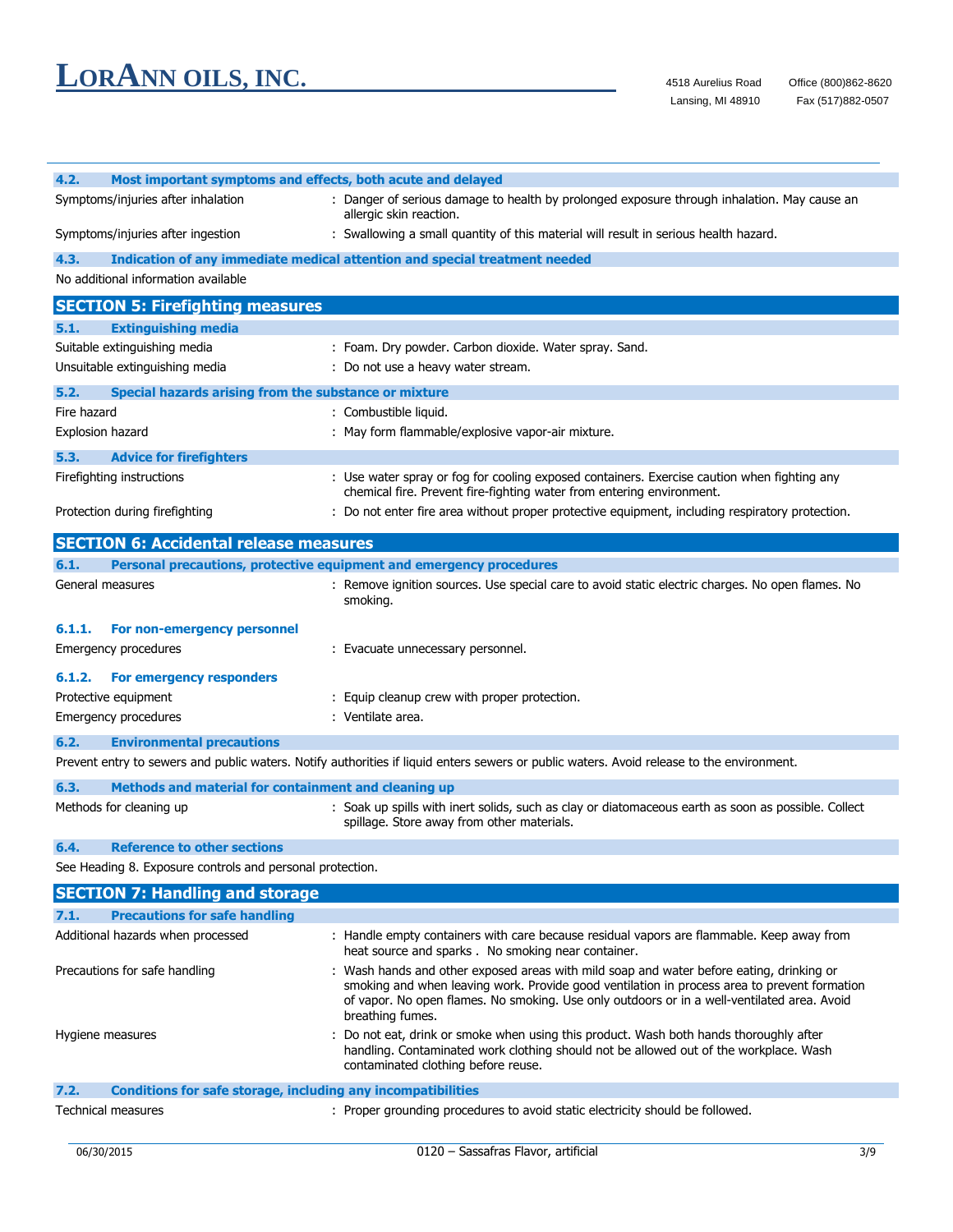| Storage conditions     |                            | : Keep only in the original container in a cool, well ventilated place away from : Keep container<br>closed when not in use. Keep in fireproof place. |  |  |  |
|------------------------|----------------------------|-------------------------------------------------------------------------------------------------------------------------------------------------------|--|--|--|
| Incompatible products  |                            | : Strong bases. Strong acids.                                                                                                                         |  |  |  |
| Incompatible materials |                            | : Sources of ignition. Direct sunlight. Heat sources.                                                                                                 |  |  |  |
| 7.3.                   | <b>Specific end use(s)</b> |                                                                                                                                                       |  |  |  |

No additional information available

#### **SECTION 8: Exposure controls/personal protection**

#### **8.1. Control parameters**

OSHA Not applicable

| 0120 - Sassafras Flavor, Artificial         |                |  |
|---------------------------------------------|----------------|--|
| <b>ACGIH</b>                                | Not applicable |  |
| <b>OSHA</b>                                 | Not applicable |  |
| <b>Proprietary Flavor Ingredient - 1074</b> |                |  |
| ACGIH                                       | Not applicable |  |

| <b>Proprietary Flavor Ingredient - 1075</b> |                |  |  |
|---------------------------------------------|----------------|--|--|
| ACGIH                                       | Not applicable |  |  |
| OSHA                                        | Not applicable |  |  |

| <b>Proprietary Flavor Ingredient - P106</b> |                |  |  |
|---------------------------------------------|----------------|--|--|
| ACGIH                                       | Not applicable |  |  |
| OSHA                                        | Not applicable |  |  |
|                                             |                |  |  |

| <b>Proprietary Flavor Ingredient - P173</b> |                |  |  |
|---------------------------------------------|----------------|--|--|
| ACGIH                                       | Not applicable |  |  |
| OSHA                                        | Not applicable |  |  |

| 8.2.                          | <b>Exposure controls</b> |                                                                 |
|-------------------------------|--------------------------|-----------------------------------------------------------------|
| Personal protective equipment |                          | : Avoid all unnecessary exposure.                               |
| Hand protection               |                          | : Wear eye protection and protective gloves, protective gloves. |
| Eye protection                |                          | : Chemical goggles or safety glasses.                           |
|                               | Respiratory protection   | : Wear appropriate mask.                                        |
| Other information             |                          | Do not eat, drink or smoke during use.                          |

#### **SECTION 9: Physical and chemical properties 9.1. Information on basic physical and chemical properties** Physical state : Liquid Color : Refer to specification sheet Odor : characteristic Odor threshold : No data available : pH : No data available Relative evaporation rate (butyl acetate=1) : No data available Melting point **in the case of the case of the case of the case of the case of the case of the case of the case of the case of the case of the case of the case of the case of the case of the case of the case of the case of** Freezing point **in the case of the case of the case of the case of the case of the case of the case of the case of the case of the case of the case of the case of the case of the case of the case of the case of the case of** Boiling point : No data available Flash point : 165 °F Auto-ignition temperature **interpretature** : No data available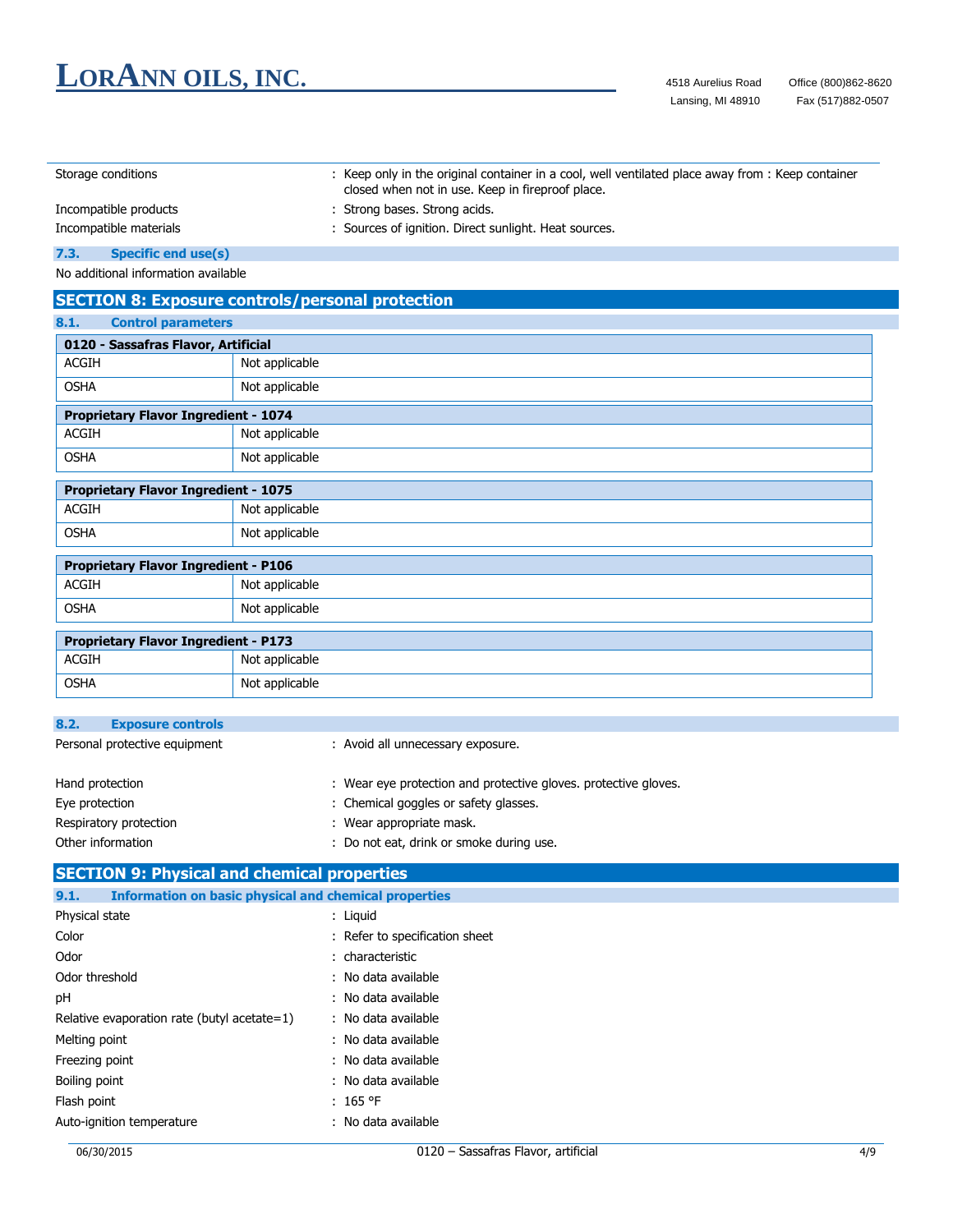Lansing, MI 48910

| : No data available                |
|------------------------------------|
| : No data available                |
| : No data available                |
| : No data available                |
| : No data available                |
| : 1.125                            |
| Miscible with water.<br>Water: N/A |
| : No data available                |
| : No data available                |
| : No data available                |
| : No data available                |
| : No data available                |
| : No data available                |
| : No data available                |
|                                    |

#### **9.2. Other information**

No additional information available

#### **SECTION 10: Stability and reactivity**

#### **10.1. Reactivity**

No additional information available

#### **10.2. Chemical stability**

Combustible liquid. May form flammable/explosive vapor-air mixture.

#### **10.3. Possibility of hazardous reactions**

Not established.

#### **10.4. Conditions to avoid**

Direct sunlight. Extremely high or low temperatures. Open flame. Overheating. Heat. Sparks.

#### **10.5. Incompatible materials**

Strong acids. Strong bases.

#### **10.6. Hazardous decomposition products**

fume. Carbon monoxide. Carbon dioxide. May release flammable gases.

#### **SECTION 11: Toxicological information**

#### **11.1. Information on toxicological effects**

Acute toxicity **in the sum of the Cauca Coral: Harmful if swallowed. Inhalation:dust, mist: Harmful if inhaled.** 

| 0120- Sassafras Flavor, Artificial          |                                                  |
|---------------------------------------------|--------------------------------------------------|
| ATE US (oral)                               | 1088.467 mg/kg body weight                       |
| ATE US (dust, mist)                         | 4.955 mg/l/4h                                    |
|                                             |                                                  |
| <b>Proprietary Flavor Ingredient - P106</b> |                                                  |
| LD50 oral rat                               | 1620 mg/kg body weight (Rat; Experimental value) |
| LD50 dermal rabbit                          | > 2000 mg/kg (Rabbit; Experimental value)        |
| ATE US (oral)                               | 1620.000 mg/kg body weight                       |
| ATE US (dust, mist)                         | 1.500 mg/l/4h                                    |
| <b>Proprietary Flavor Ingredient - P173</b> |                                                  |
| LD50 oral rat                               | 887 mg/kg (Rat)                                  |
| LD50 dermal rat                             | > 2500 mg/kg (Rat)                               |
| LD50 dermal rabbit                          | $>$ 5000 mg/kg (Rabbit)                          |
| 06/30/2015                                  | 0120 - Sassafras Flavor, artificial<br>5/9       |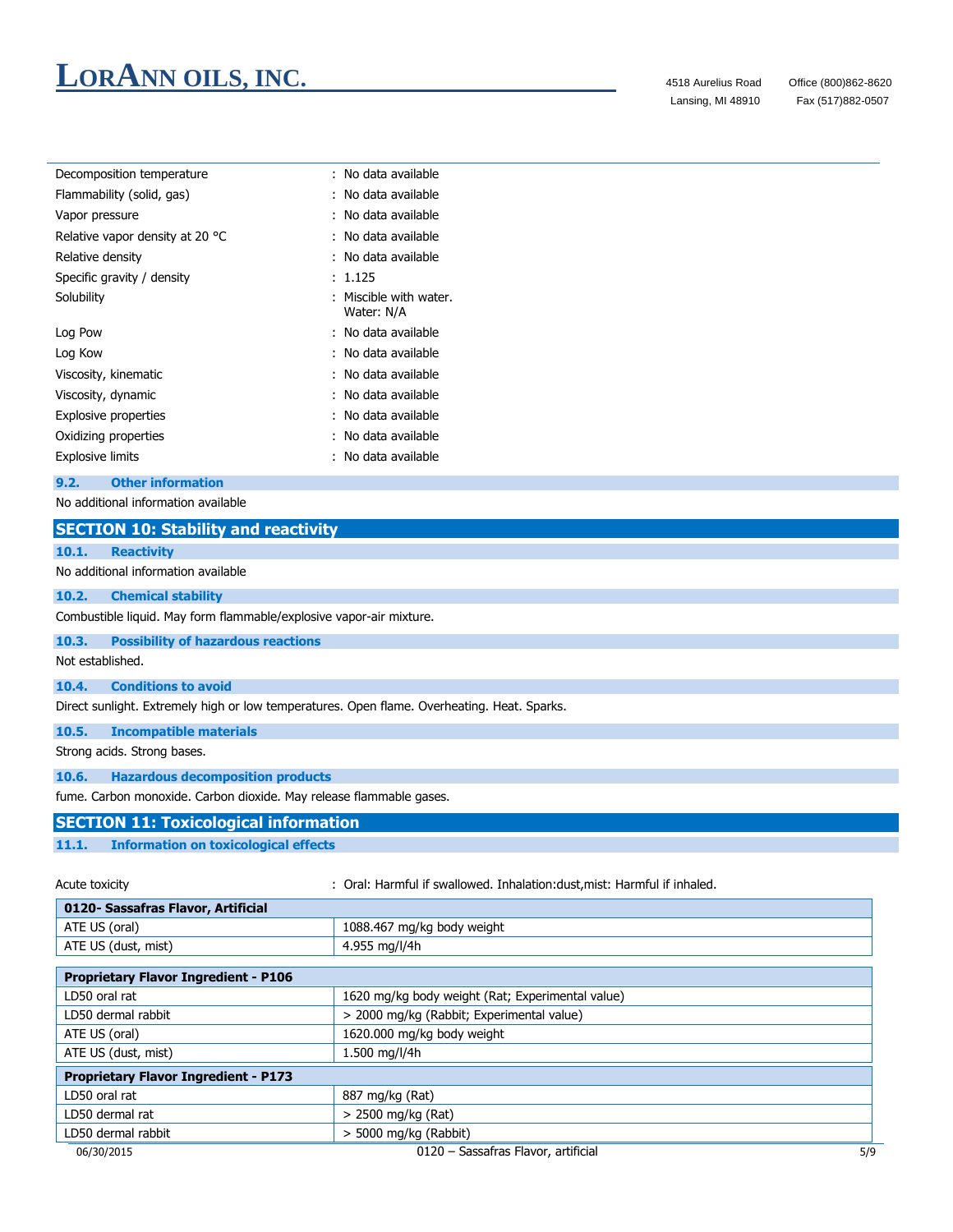L,

| <b>Proprietary Flavor Ingredient - P173</b>            |                                                                                                                      |
|--------------------------------------------------------|----------------------------------------------------------------------------------------------------------------------|
| ATE US (oral)                                          | 887.000 mg/kg body weight                                                                                            |
| <b>Proprietary Flavor Ingredient - P175</b>            |                                                                                                                      |
| LD50 oral rat                                          | 5620 mg/kg (Rat; Equivalent or similar to OECD 401; Experimental value; 10200 mg/kg<br>bodyweight; Rat)              |
| LD50 dermal rabbit                                     | > 18000 mg/kg (Rabbit; Experimental value; 24 hour cuff method; >20000 mg/kg<br>bodyweight; Rabbit)                  |
| LC50 inhalation rat (mg/l)                             | 70.56 mg/l/4h (Rat)                                                                                                  |
| LC50 inhalation rat (ppm)                              | 19600 ppm/4h (Rat)                                                                                                   |
| ATE US (oral)                                          | 5620.000 mg/kg body weight                                                                                           |
| ATE US (gases)                                         | 19600.000 ppmV/4h                                                                                                    |
| ATE US (vapors)                                        | 70.560 mg/l/4h                                                                                                       |
| ATE US (dust, mist)                                    | 70.560 mg/l/4h                                                                                                       |
| Skin corrosion/irritation                              | Not classified                                                                                                       |
| Serious eye damage/irritation                          | Not classified                                                                                                       |
| Respiratory or skin sensitization                      | May cause an allergic skin reaction.                                                                                 |
| Germ cell mutagenicity                                 | Not classified                                                                                                       |
| Carcinogenicity                                        | Not classified                                                                                                       |
| Reproductive toxicity                                  | Not classified                                                                                                       |
| Specific target organ toxicity (single exposure)       | : Not classified                                                                                                     |
| Specific target organ toxicity (repeated<br>exposure)  | : Not classified                                                                                                     |
| Aspiration hazard                                      | Not classified                                                                                                       |
| Potential Adverse human health effects and<br>symptoms | : Based on available data, the classification criteria are not met. Harmful if swallowed. Harmful if<br>inhaled.     |
| Symptoms/injuries after inhalation                     | Danger of serious damage to health by prolonged exposure through inhalation. May cause an<br>allergic skin reaction. |
| Symptoms/injuries after ingestion                      | : Swallowing a small quantity of this material will result in serious health hazard.                                 |

|                 | <b>SECTION 12: Ecological information</b> |                            |
|-----------------|-------------------------------------------|----------------------------|
| 12.1.           | <b>Toxicity</b>                           |                            |
| Ecology - water |                                           | : Harmful to aquatic life. |

| <b>Proprietary Flavor Ingredient - P106</b> |                                                             |  |
|---------------------------------------------|-------------------------------------------------------------|--|
| $LC50$ fish $1$                             | 460 mg/l (96 h; Pimephales promelas; Nominal concentration) |  |
| EC50 Daphnia 1                              | 400 mg/l (48 h; Daphnia magna; GLP)                         |  |
| $LC50$ fish $2$                             | 10 mg/l (96 h; Lepomis macrochirus)                         |  |
| EC50 Daphnia 2                              | 230 mg/l (48 h; Daphnia magna)                              |  |
| Threshold limit other aquatic organisms 1   | < 658 mg/l (16 h; Pseudomonas putida)                       |  |
| Threshold limit algae 1                     | 640 ppm (96 h; Scenedesmus quadricauda)                     |  |
| Threshold limit algae 2                     | 2600 mg/l (72 h; Algae)                                     |  |
| <b>Proprietary Flavor Ingredient - P173</b> |                                                             |  |
| LC50 fish 1                                 | 42 mg/l (96 h; Brachydanio rerio)                           |  |
| EC50 Daphnia 1                              | 50 mg/l (24 h; Daphnia magna)                               |  |
| EC50 other aquatic organisms 1              | 250 mg/l (Activated sludge)                                 |  |
| LC50 fish 2                                 | 50 (10 - 100) mg/l (96 h; Pisces)                           |  |
| EC50 Daphnia 2                              | 50 (10 - 100) mg/l (48 h; Daphnia magna)                    |  |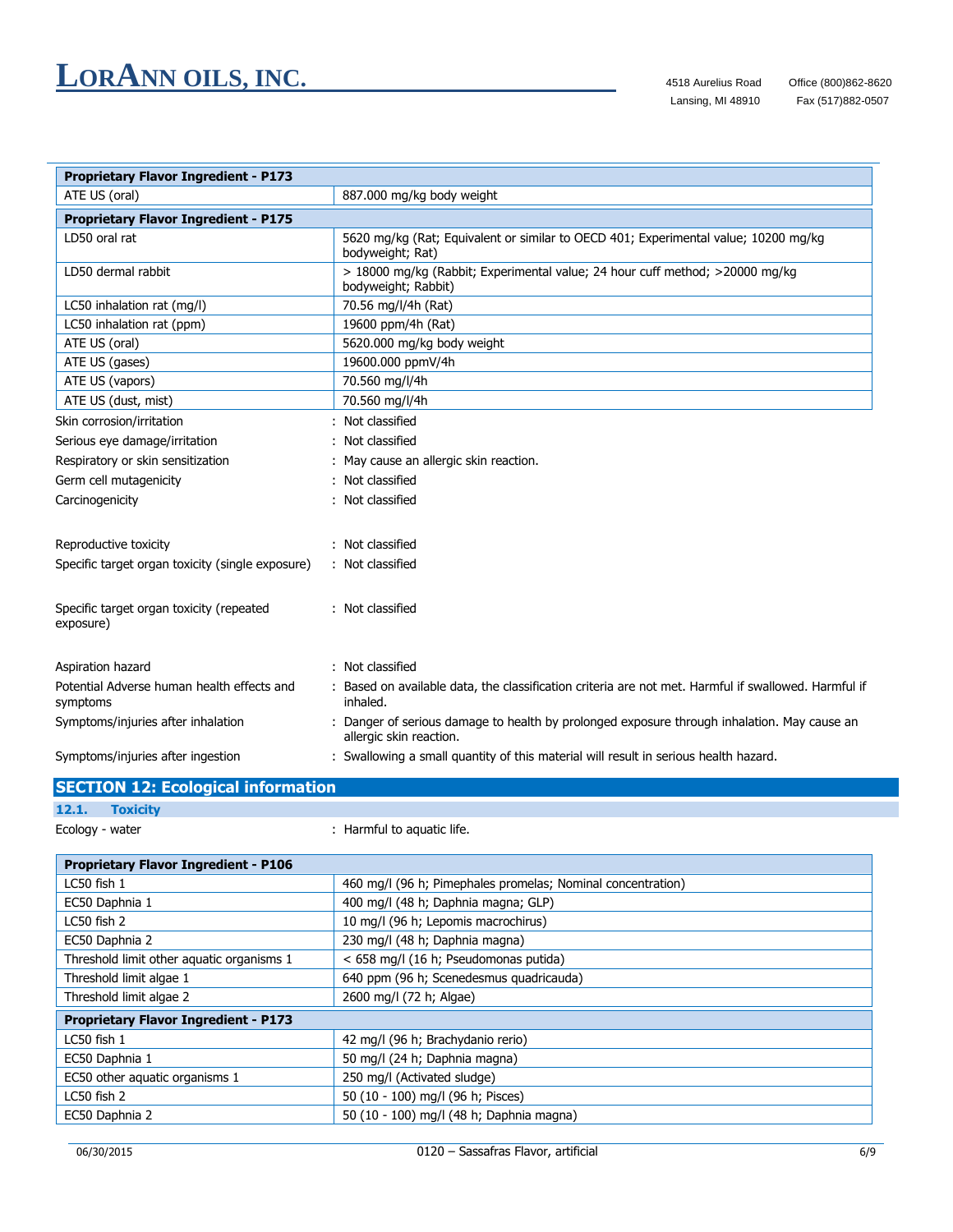| <b>Proprietary Flavor Ingredient - P175</b> |                                                        |  |
|---------------------------------------------|--------------------------------------------------------|--|
| LC50 fish 1                                 | 454.7 mg/l 96 h; Salmo gairdneri (Oncorhynchus mykiss) |  |
| EC50 Daphnia 1                              | 2500 mg/l (24 h; Daphnia magna)                        |  |
| LC50 fish 2                                 | 230 mg/l (96 h; Pimephales promelas)                   |  |
| EC50 Daphnia 2                              | 154 mg/l (48 h; Daphnia magna)                         |  |
| TLM fish 1                                  | 100 - 1000,96 h; Pisces                                |  |
| TLM other aquatic organisms 1               | 100 - 1000,96 h                                        |  |
| Threshold limit algae 1                     | 2000 mg/l (96 h; Selenastrum capricornutum; Biomass)   |  |
| Threshold limit algae 2                     | 15 mg/l (192 h; Scenedesmus quadricauda; Growth rate)  |  |

#### **12.2. Persistence and degradability**

| 0120 - Sassafras Flavor, Artificial         |                                                                                                                     |  |
|---------------------------------------------|---------------------------------------------------------------------------------------------------------------------|--|
| Persistence and degradability               | Not established.                                                                                                    |  |
|                                             |                                                                                                                     |  |
| <b>Proprietary Flavor Ingredient - P106</b> |                                                                                                                     |  |
| Persistence and degradability               | Readily biodegradable in water. Biodegradable in the soil. No (test)data on mobility of the<br>substance available. |  |
| Biochemical oxygen demand (BOD)             | 1.6 g O <sub>2</sub> /g substance                                                                                   |  |
| Chemical oxygen demand (COD)                | 2.4 g $O_2$ /g substance                                                                                            |  |
| ThOD                                        | 2.5 g $O_2$ /g substance                                                                                            |  |
| <b>Proprietary Flavor Ingredient - P173</b> |                                                                                                                     |  |
| Persistence and degradability               | Readily biodegradable in water. Photolysis in water. Biodegradable in the soil.                                     |  |
| ThOD                                        | 1.37 g O <sub>2</sub> /g substance                                                                                  |  |
| BOD (% of ThOD)                             | $(5 \text{ day}(s)) 0.65$                                                                                           |  |
| <b>Proprietary Flavor Ingredient - P175</b> |                                                                                                                     |  |
| Persistence and degradability               | Readily biodegradable in water. Biodegradable in the soil. Low potential for adsorption in soil.                    |  |
| Biochemical oxygen demand (BOD)             | 0.293 g O <sub>2</sub> /g substance                                                                                 |  |
|                                             |                                                                                                                     |  |
| Chemical oxygen demand (COD)                | 1.69 g O <sub>2</sub> /g substance                                                                                  |  |

|                                     | <b>Bioaccumulative potential</b>            | 12.3. |
|-------------------------------------|---------------------------------------------|-------|
| 0120 - Sassafras Flavor, Artificial |                                             |       |
|                                     | Bioaccumulative potential                   |       |
|                                     |                                             |       |
|                                     | <b>Proprietary Flavor Ingredient - P106</b> |       |

| Proprietary Flavor Ingredient - P100                 |  |  |
|------------------------------------------------------|--|--|
| 1.05 (Experimental value; Other; 20 °C)              |  |  |
| Low potential for bioaccumulation (Log Kow $<$ 4).   |  |  |
| <b>Proprietary Flavor Ingredient - P173</b>          |  |  |
| 46 (Pimephales promelas; QSAR)                       |  |  |
| $1.59 - 2.98$                                        |  |  |
| Low potential for bioaccumulation (BCF $<$ 500).     |  |  |
| <b>Proprietary Flavor Ingredient - P175</b>          |  |  |
| 30 (3 days; Leuciscus idus)                          |  |  |
| 0.68 (Experimental value; EPA OPPTS 830.7560; 25 °C) |  |  |
| Low potential for bioaccumulation (BCF $<$ 500).     |  |  |
|                                                      |  |  |

#### **12.4. Mobility in soil**

| <b>Proprietary Flavor Ingredient - P106</b> |  |  |
|---------------------------------------------|--|--|
| $0.04$ N/m (20 °C)                          |  |  |
| <b>Proprietary Flavor Ingredient - P175</b> |  |  |
| $0.024$ N/m (20 °C)                         |  |  |
|                                             |  |  |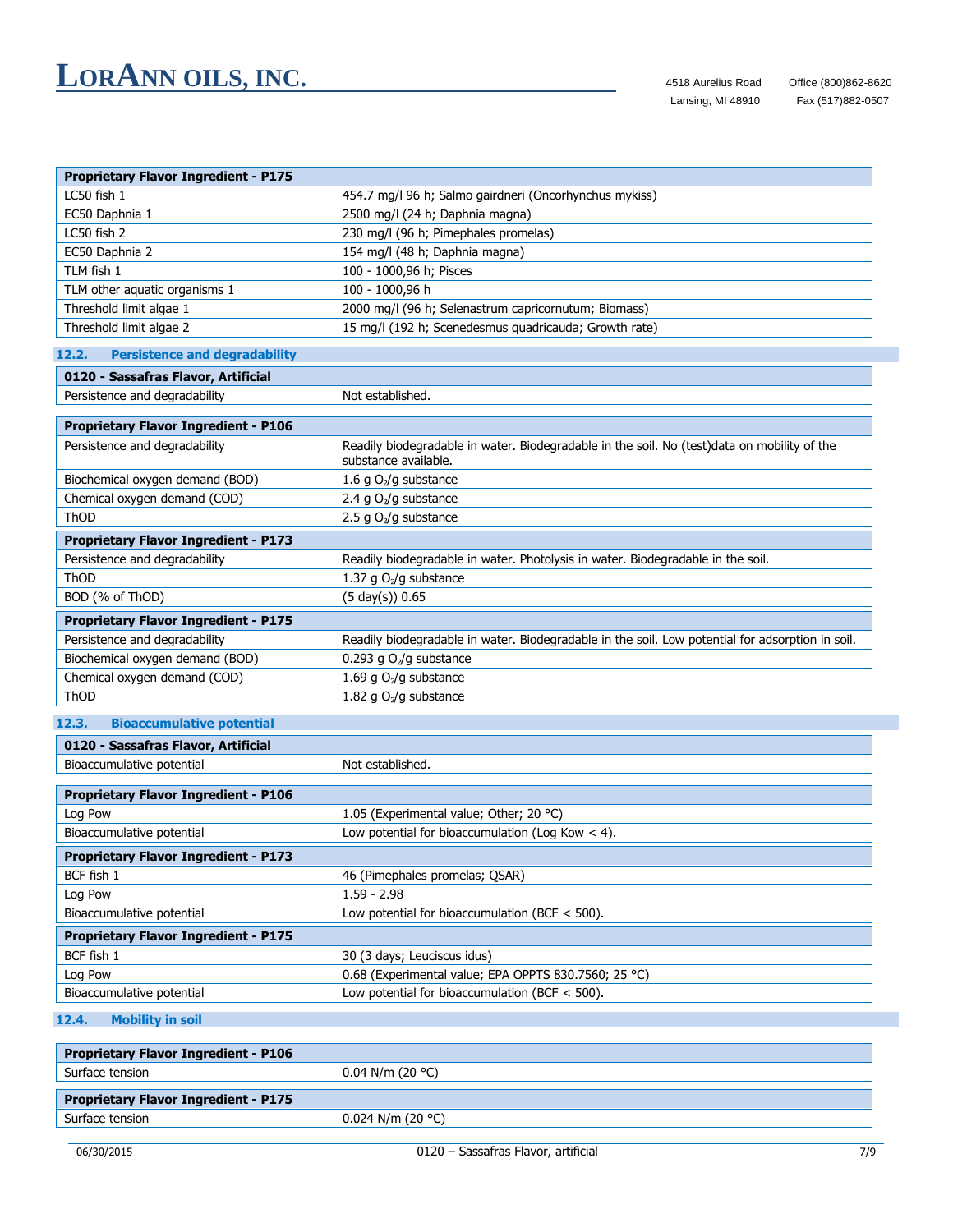| <b>Other adverse effects</b><br>12.5.                                                                                         |                                                                                                                                                 |  |
|-------------------------------------------------------------------------------------------------------------------------------|-------------------------------------------------------------------------------------------------------------------------------------------------|--|
| Effect on ozone layer                                                                                                         |                                                                                                                                                 |  |
|                                                                                                                               |                                                                                                                                                 |  |
| Effect on the global warming                                                                                                  | : No known ecological damage caused by this product.                                                                                            |  |
| Other information                                                                                                             | : Avoid release to the environment.                                                                                                             |  |
| <b>SECTION 13: Disposal considerations</b>                                                                                    |                                                                                                                                                 |  |
| 13.1.<br><b>Waste treatment methods</b>                                                                                       |                                                                                                                                                 |  |
| Waste disposal recommendations                                                                                                | : Dispose in a safe manner in accordance with local/national regulations. Dispose of<br>contents/container to an approved waste disposal plant. |  |
| Additional information                                                                                                        | : Handle empty containers with care because residual vapors are flammable.                                                                      |  |
| Ecology - waste materials                                                                                                     | : Avoid release to the environment.                                                                                                             |  |
| <b>SECTION 14: Transport information</b>                                                                                      |                                                                                                                                                 |  |
| In accordance with DOT                                                                                                        |                                                                                                                                                 |  |
| Not regulated for transport                                                                                                   |                                                                                                                                                 |  |
| <b>Additional information</b>                                                                                                 |                                                                                                                                                 |  |
| Other information                                                                                                             | : No supplementary information available.                                                                                                       |  |
|                                                                                                                               |                                                                                                                                                 |  |
| <b>ADR</b>                                                                                                                    |                                                                                                                                                 |  |
| No additional information available                                                                                           |                                                                                                                                                 |  |
| <b>Transport by sea</b>                                                                                                       |                                                                                                                                                 |  |
| No additional information available                                                                                           |                                                                                                                                                 |  |
| Air transport                                                                                                                 |                                                                                                                                                 |  |
| No additional information available                                                                                           |                                                                                                                                                 |  |
| <b>SECTION 15: Regulatory information</b>                                                                                     |                                                                                                                                                 |  |
| 15.1. US Federal regulations                                                                                                  |                                                                                                                                                 |  |
| Proprietary Flavor Ingredient - 1074                                                                                          |                                                                                                                                                 |  |
| Listed on the United States TSCA (Toxic Substances Control Act) inventory                                                     |                                                                                                                                                 |  |
| <b>Proprietary Flavor Ingredient - 1075</b>                                                                                   |                                                                                                                                                 |  |
| Listed on the United States TSCA (Toxic Substances Control Act) inventory                                                     |                                                                                                                                                 |  |
| <b>Proprietary Flavor Ingredient - P106</b>                                                                                   |                                                                                                                                                 |  |
| Listed on the United States TSCA (Toxic Substances Control Act) inventory                                                     |                                                                                                                                                 |  |
| <b>Proprietary Flavor Ingredient - P173</b>                                                                                   |                                                                                                                                                 |  |
| Listed on the United States TSCA (Toxic Substances Control Act) inventory                                                     |                                                                                                                                                 |  |
| <b>Proprietary Flavor Ingredient - P175</b>                                                                                   |                                                                                                                                                 |  |
| Listed on the United States TSCA (Toxic Substances Control Act) inventory<br>Not listed on the United States SARA Section 313 |                                                                                                                                                 |  |
| RQ (Reportable quantity, section 304 of EPA's<br>5000 lb<br>List of Lists)                                                    |                                                                                                                                                 |  |
| <b>15.2. International regulations</b>                                                                                        |                                                                                                                                                 |  |

#### **CANADA**

No additional information available

#### **EU-Regulations**

No additional information available